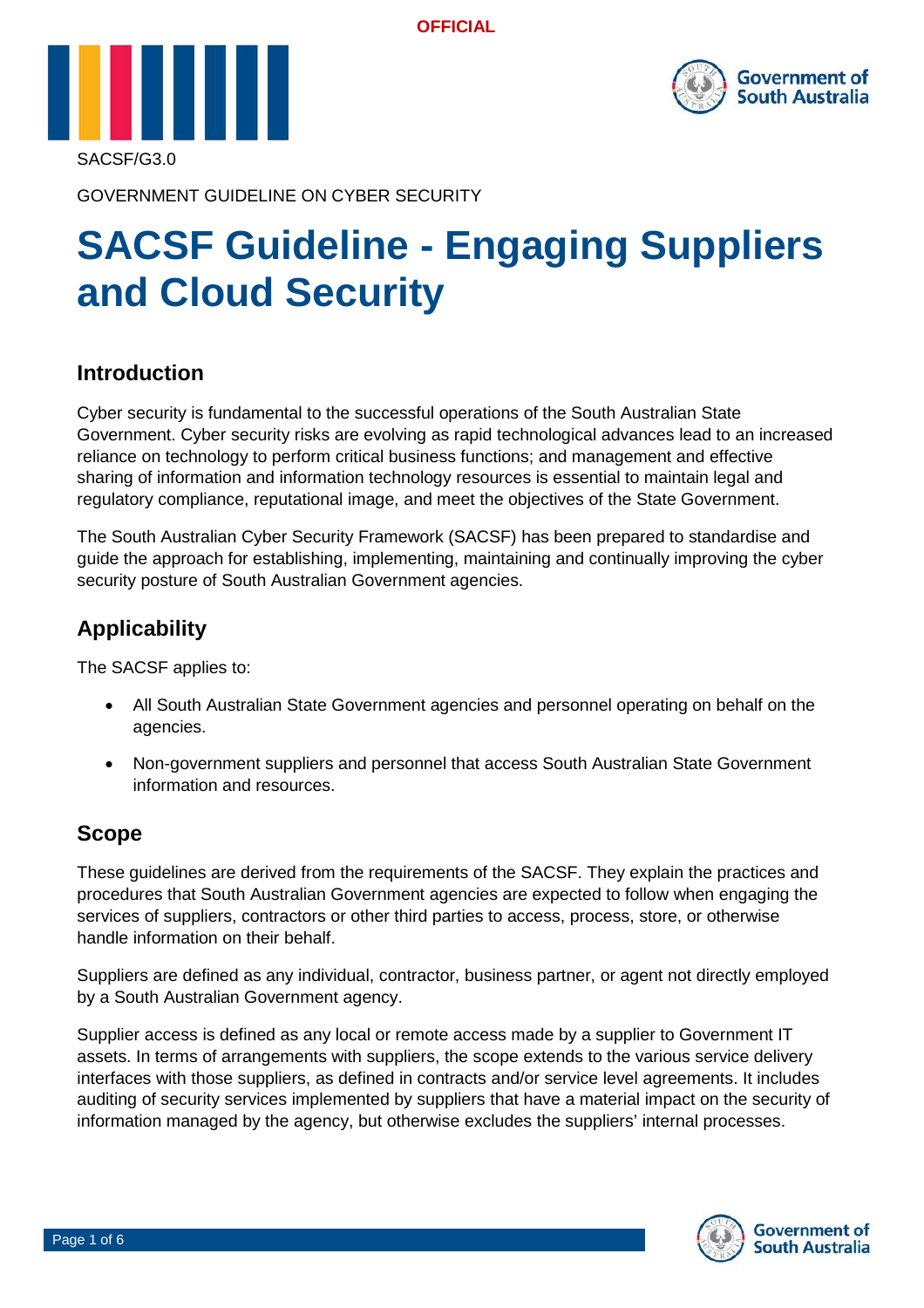## **Expectations**

In order for an Agency to meet the SACSF expectations for Supplier Management when engaging suppliers, they should ensure they are aware of, and are managing the cyber security risks introduced by the supplier.

#### **Prior to engaging with a supplier agencies should:**

- 1. Perform an assessment of the potential risks introduced by the supplier. A guiding questionnaire to assist with this assessment is available [here.](https://teams.microsoft.com/l/channel/19%3a21a0ec5c83264523b6b87beb1b472afe%40thread.skype/Cyber%2520Security?groupId=c20049c4-4243-4b91-89d3-05cffcae1b73&tenantId=bda528f7-fca9-432f-bc98-bd7e90d40906)
- 2. Define and document the risk mitigation activities and technical controls required of both the supplier and the agency in a formal supplier agreement. These controls must:
	- Be commensurate with the classification of the information assets to be protected,
	- Align to the agency's risk appetite and risk management framework,
	- Address the system and information access requirements of the Supplier (including any additional third parties providing services to the supplier).
- 3. Define and document the supplier's assurance reporting requirements based on the agency's risk assessment in a service level agreement (SLA).
- 4. Ensure the contract / SLA with the supplier is reviewed and approved by the agency or government's legal, procurement or appropriate other representative before execution.
- 5. Ensure an appropriate non-disclosure agreement is in place.

Obtain evidence of relevant background verification checks of supplier personnel with access to agency information or agency IT assets is provided by the supplier.

#### **During engagement with a supplier agencies should consider:**

- 1. Periodically obtaining evidence from suppliers that they have maintained the required controls as documented in the relevant supplier agreement.
- 2. Periodically obtaining evidence from the supplier of their cyber security awareness program.
- 3. Performing periodic vetting of the supplier's competency specific to the role they are performing for the agency in place of internal agency resources.
- 4. Obtain assurance that the supplier has met their contractual obligations and implemented the controls documented in the SLA.

#### **Upon completing an engagement with a supplier agencies should:**

1. Reinforce the supplier's ongoing contractual cyber security obligations, including nondisclosure agreements which must extend indefinitely unless otherwise noted.

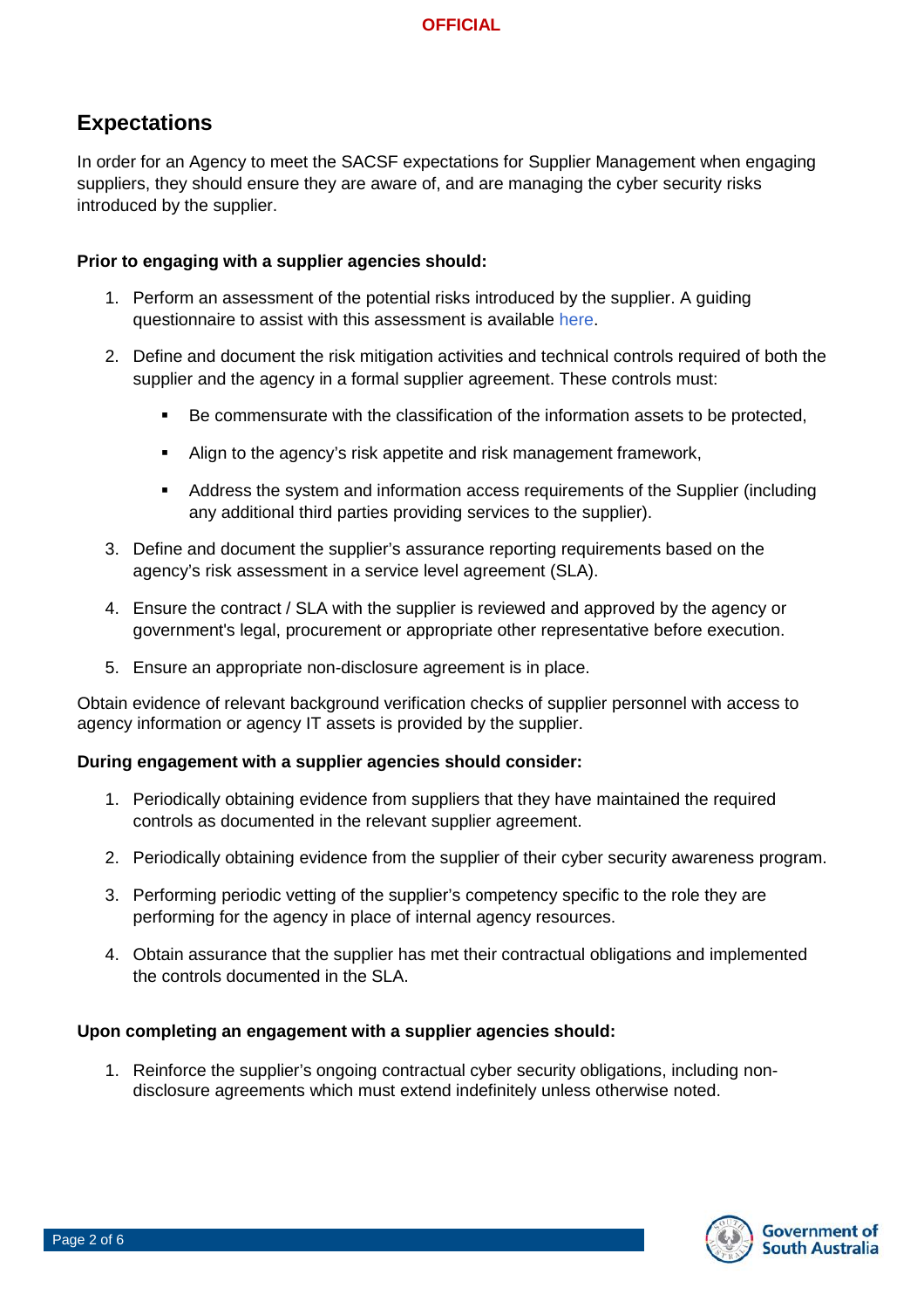# **Register of Suppliers**

Agencies are expected to maintain a register of suppliers providing services that may impact the confidentiality, integrity and availability of agency information and systems. The following is an example of the type of information that should be captured for each supplier:

| <b>Description</b>                                                                                  | <b>Example</b>                                                                                                            |
|-----------------------------------------------------------------------------------------------------|---------------------------------------------------------------------------------------------------------------------------|
| Description of services provided by the supplier                                                    | Support for server infrastructure                                                                                         |
| Criticality of the service to the agency                                                            | High                                                                                                                      |
| Agreement information (type of agreement, next<br>review date, reviewer, location of the agreement) | Master Services Agreement last<br>reviewed by [IT Manager] on<br>[DD/MM/YYYY].<br>[Document location]                     |
| Nature of the logical and physical access that the<br>supplier has to agency information            | Full physical access to server<br>infrastructure.<br>No logical access - hardware support<br>only                         |
| The degree of confidence that the agency has in<br>the security controls and terms in the contract  | High                                                                                                                      |
| Description of the risks to the business                                                            | Unavailability of data centre may result in<br>major interruption to critical services<br>Significant reputational damage |
| Minimum supplier requirements as documented<br>in the agreement                                     | ISO 27001 certification<br>99.99% uptime on data centre service<br>Physical and environmental control<br>status reports   |

Using and maintaining a register will ensure agencies have visibility over who their suppliers are together with their respective security obligations. A supplier register template is available [here.](https://teams.microsoft.com/l/channel/19%3a21a0ec5c83264523b6b87beb1b472afe%40thread.skype/Cyber%2520Security?groupId=c20049c4-4243-4b91-89d3-05cffcae1b73&tenantId=bda528f7-fca9-432f-bc98-bd7e90d40906)

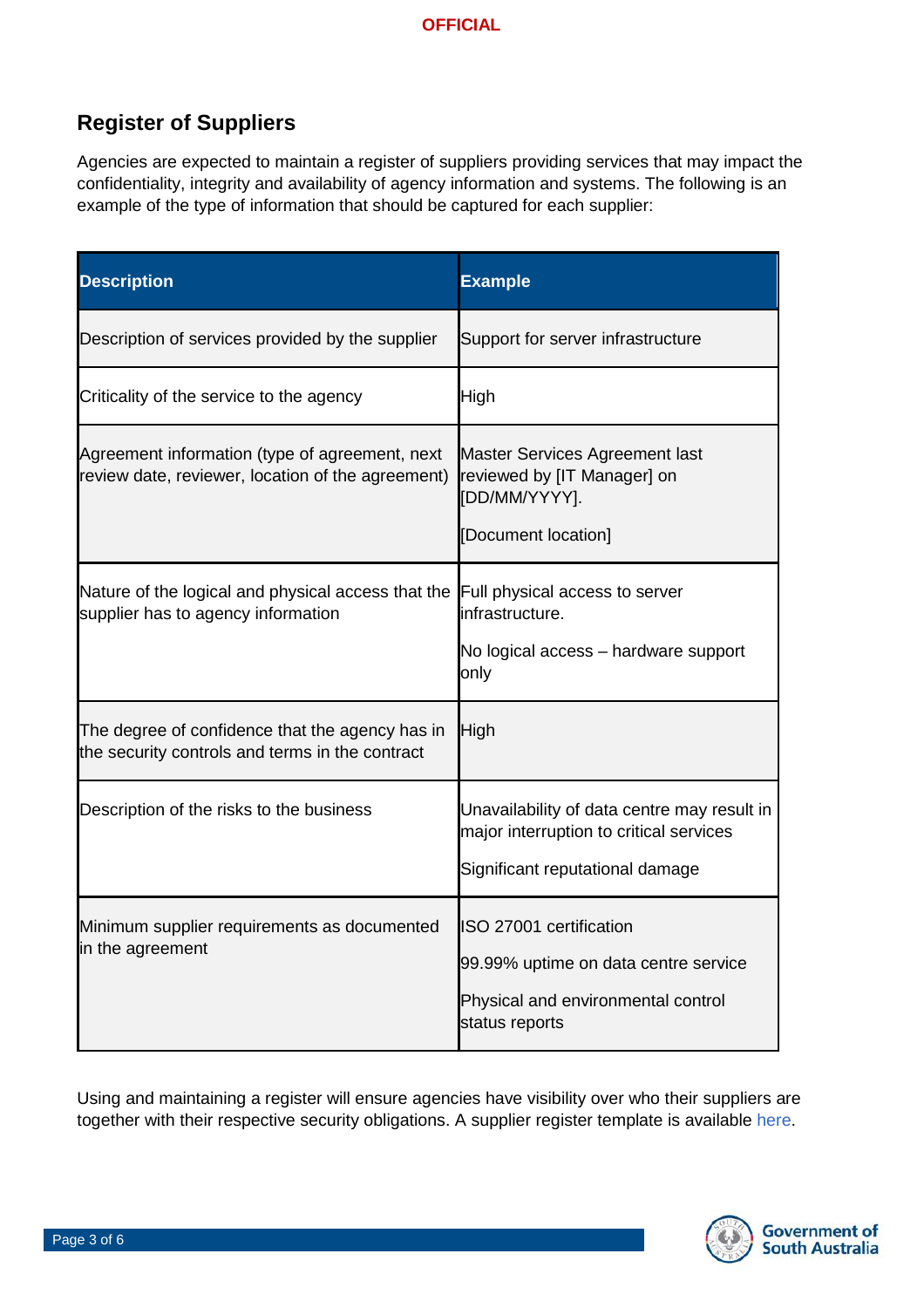#### **OFFICIAL**

## **Cloud Security Guidance**

Further to the requirements above, this section provides additional guidance with respect to the use of cloud service providers.

#### **Background**

Cloud services provide a range of potential benefits for many agencies including cost, scalability, and flexibility of platform and capacity. Using such services may also allow agencies to better focus on their core business, leaving aspects such as IT infrastructure management to specialised service providers.

However, outsourcing introduces different risks to the agency given the loss of direct control over aspects of service delivery, as well as reduced visibility over any breakdown in controls that may occur. Sharing the responsibility between the agency and the cloud service provider may also add to the level of risk, particularly where the separation is not well defined and understood by all parties.

The adopted cloud service model (Infrastructure/Platform/Software as a Service) will impact the responsibilities that are retained in-house and those that are outsourced. In any case, there is potential that neither party will undertake some key activities that fall 'between' the stakeholders, and the impact may only become obvious after a serious failure has occurred. The cloud deployment model (Public, private, community or hybrid cloud) may also impact the control options that are available to manage information security risks associated with the service.

#### **Agency Responsibility**

Responsibility for risk management remains primarily with the agency, even where activities are performed by a cloud service provider.

Checks and balances must be implemented by the agency to maintain an appropriate level of assurance that the service provider has appropriate processes in place to:

- Manage the security of agency information in line with government policy and expectations, and
- Perform the activities for which the service provider is responsible.

#### **Contractual Considerations**

Agencies should ensure that the contract terms with cloud service providers address any data sovereignty issues. Specifically, the terms should establish and agree the location of all agency data held by the cloud service provider, considering:

- The location of the primary data store,
- Replication of data to support high-availability solutions and/or authentication,
- Online and offline backup locations, and
- Administration and support staff who may access the processing environment and data.

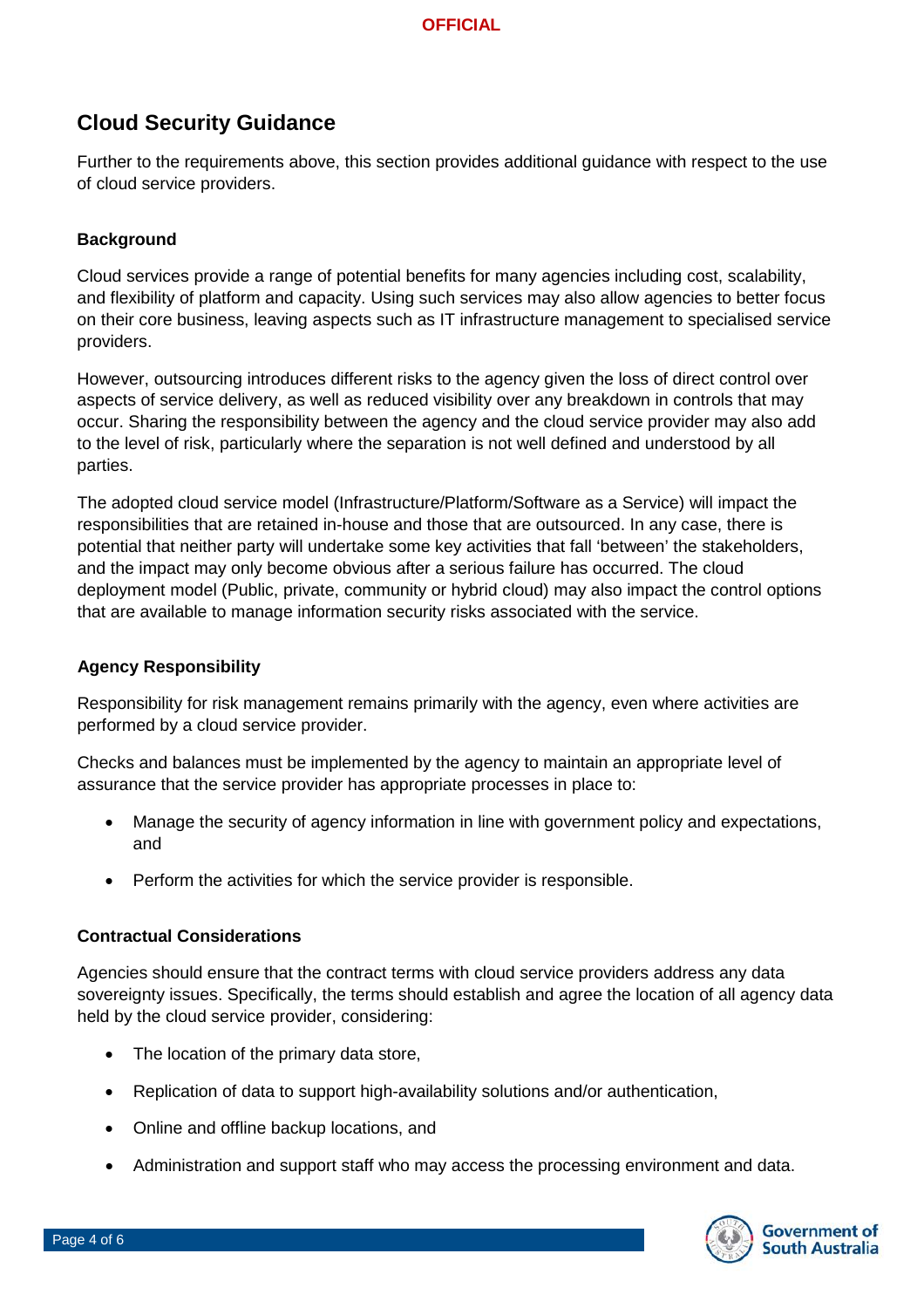The contract should also consider other key issues to the satisfaction of the agency (as the information owner) including:

- Requirements to meet the agency and government requirements [\(State Records\)](https://archives.sa.gov.au/managing-information/policies-and-guidelines/by-title),
- Requirements of [South Australian Information Classification System](https://www.dpc.sa.gov.au/responsibilities/protective-security-framework/information-security/south-australian-information-classification-system) and [SACSF R2.0](https://www.dpc.sa.gov.au/responsibilities/protective-security-framework/cyber-security/the-sacsf)  [Storage and Processing of Information in Outsourced and Offshore ICT Arrangements,](https://www.dpc.sa.gov.au/responsibilities/protective-security-framework/cyber-security/the-sacsf)
- Specification of record keeping functionality and metadata requirements in order to meet regulatory and business record keeping requirements,
- Requirements relating to the storage and use of personally identifiable information meets the requirements of the South Australian Government's Information Privacy Principles,
- Assurance that the cloud service provider cannot use tenant data for applications not specified in the contract. For example, it cannot be on-sold or otherwise used for marketing purposes. It must not be used to data match with databases owned by other clients of the cloud service provider,
- Assurance that no copy of the agency's records or information is retained by the cloud service provider after the termination of the contract (including secure destruction of data in line with records management requirements),
- Requirements for the secure sanitisation or disposal of data storage that has hosted agency data (primary storage and backup media),
- Requirement to advise the agency of any incident that may impact confidentiality, integrity or availability of agency data and allow the agency to manage communications in compliance with SACSF Standard 140,
- Requirement to advise the agency of any changes that may impact data sovereignty,
- Requirements to consult with the agency regarding any third party seeking to have access to tenant records, and
- The legal jurisdiction applicable to any dispute.

The contract must also specify the cloud service provider's obligations at the completion of the contract / on exit from the arrangement, including return of all specified records and associated metadata to the agency in an accessible nominated format(s).